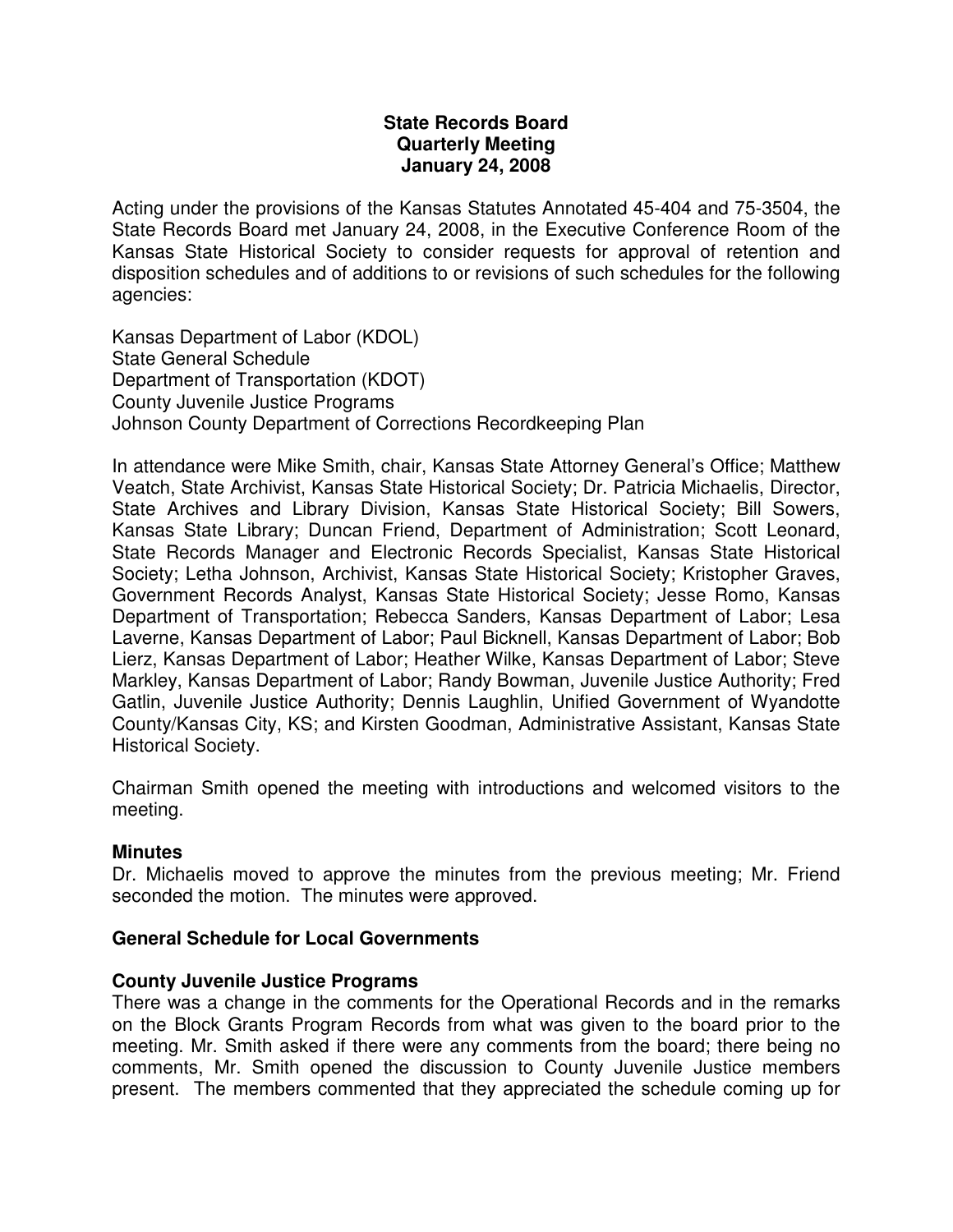review as they have been waiting to get their records schedule for 10 years. Mr. Veatch moved to approve the schedule; Mr. Sowers seconded the motion. The schedule was approved.

## **Johnson County Department of Corrections Recordkeeping Plan**

Mr. Leonard informed the board that the Electronic Records Committee had endorsed the electronic recordkeeping plan. This is similar to the plan submitted for the County Sheriff Office. Mr. Leonard clarified for Mr. Smith the differences between the previous Electronic Recordkeeping Plan and the current version. The agency will be moving towards the PDF/A file format. Dr. Michaelis moved for approval and Mr. Veatch seconded the motion. The schedule was approved.

## **Kansas Department of Transportation, Division of Administration, Bureau of Personnel Service**

Mr. Leonard explained an additional entry, Personal Library System, which was left off schedule sent to board members. Board members questioned Mr. Romo regarding the retention period. Mr. Veatch suggested changing the comments to clarify which type of files documents would be purged. Mr. Friend questioned if medical records were usually part of personnel files. Mr. Veatch suggested adding restrictions for the medical records. Dr. Michaelis moved that the entry be approved as amended; Mr. Veatch seconded the motion. The schedule was approved.

# **Kansas Department of Transportation, Division of Public Affairs**

Next the board looked at the entries for the Division of Public Affairs. Mr. Veatch explained the remarks for some of the entries, "Modified General Schedule Entry," and Mr. Smith asked that in the future the modification be explained. Mr. Veatch moved that the schedule be approved as submitted; Mr. Sowers seconded the motion. The schedule was approved.

# **Kansas Department of Transportation, Division of Planning**

Mr. Leonard explained that the electronic and paper versions of the maps would be retained, the paper version schedule for transferred to the archives. Historical Society staff did not feel that an Electronic Recordkeeping Plan was necessary at this time. Mr. Sowers moved for approval of the schedule as submitted; Mr. Friend seconded the motions. The schedule was approved.

### **Kansas Department of Labor**

Mr. Leonard explained that these entries were brought before the board at the October meeting, and were tabled to let the agency and Mr. Leonard work through some of the issues raised at the meeting.

### **Kansas Department of Labor, All Divisions**

Dr. Michaelis questioned the difference between the Department of Labor Manuals and Handbooks entry and the Operations and Procedures Manuals entry. Mr. Markley stated that there was no difference between the two series. Dr. Michaelis suggested combining the series under Operations and Procedures Manuals. Mr. Veatch moved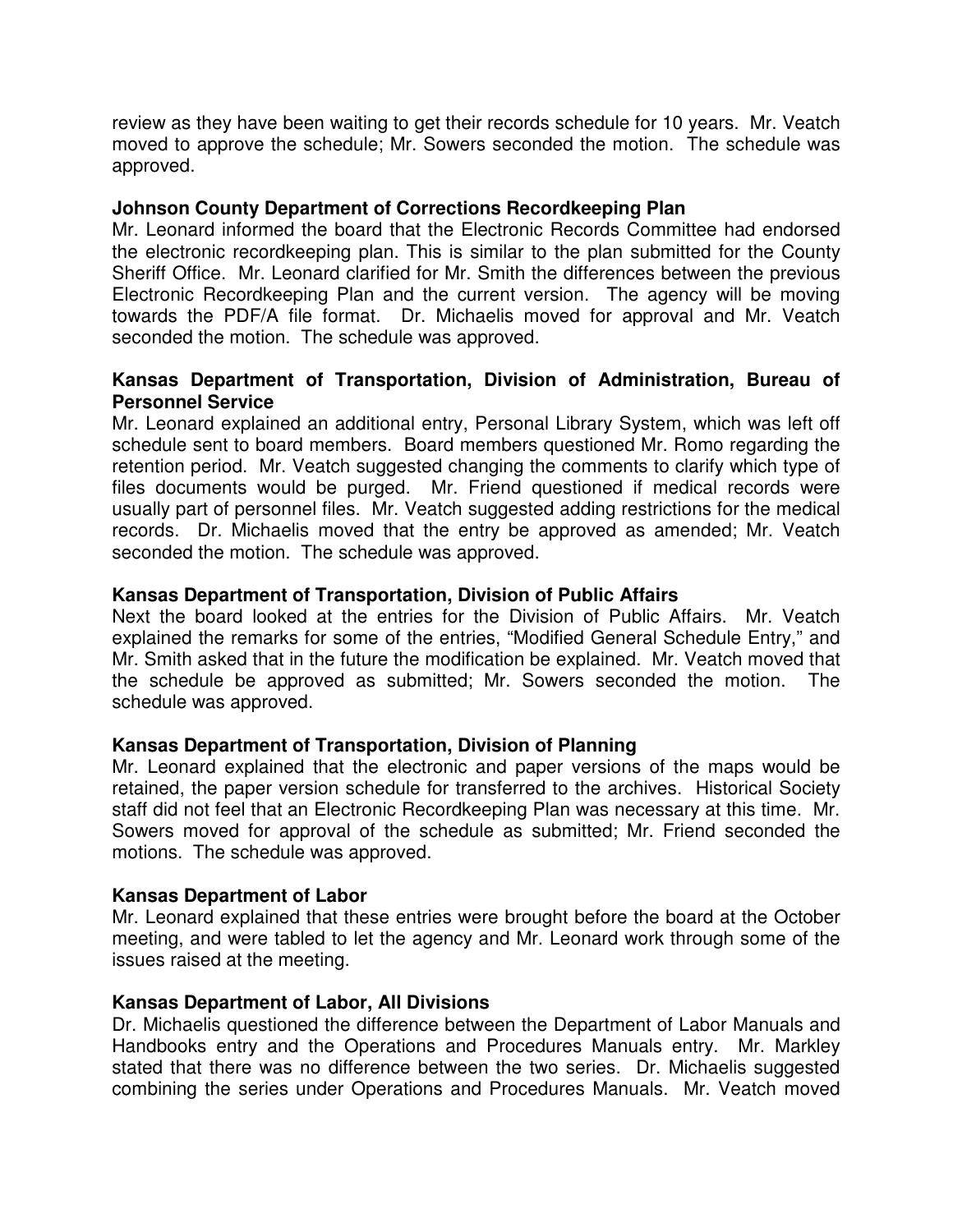that the schedule be approved, moving series 0089-296 to the obsolete list, and changing the series to 0062-296. Dr. Michaelis seconded the motion. The schedule was approved.

# **Kansas Department of Labor, Division of Employment Security**

Mr. Leonard explained that there were three series that can be transferred to the archives if the agency no longer wants to retain them permanently in office. Dr. Michaelis questioned the need for series 0061, Employment Security Division Manual, Handbooks, on page five of ten, in light of the entry approved for all divisions. Mr. Markley agreed that the entry, 0061, should be removed. Mr. Smith asked if there were any additional questions or comments regarding the schedule. Dr. Michaelis questioned the series title on the last entry, Unemployment Tax Collection Files in the Legal Unit. She asked if the comments could reflect that the files are kept in the Legal Unit. Dr. Michaelis suggested changing the series title to Unemployment Tax Collection Legal Files, and Mr. Friend suggested the comments could still include that the files were located in the Legal Unit. Mr. Smith questioned the restrictions for the series, and Mr. Markley state that K.A.R. 50-4-2 also restricts the records. Dr. Michaelis moved that the schedule be approved as amended; Mr. Sowers seconded the motion. The schedule was approved.

# **Kansas Department of Labor, Division of Labor Market Information Services (LMIS)**

Mr. Smith asked the board how they felt about the use of the LMIS acronym. Mr. Veatch indicated that in this case, there was no concern since the acronym stands for the division. Mr. Veatch suggested adding the acronym to the appraisal report and removing it from the series titles in the schedule. Mr. Markley commented that the agency has several divisions that have similar records, so using the acronym would help clarify the division the series are for. Mr. Markley addressed series 0168, SO-117 Class I Railroad Data – LMIS. He passed out an example of the series, and commented that K.S.A. 447-14(f) also restricted the information. The restriction, K.S.A. 447-14(f), should also be added to the Quarterly Reports (0165) according to Mr. Markley. Mr. Veatch indicated that the archives would not be interested in obtaining the series if it was permanently restricted. Dr. Michaelis asked if the series description should be changed to reflect the nature of the series. Mr. Smith suggested dropping the first six words in the description so that it would read "Monthly railroad unemployment claims by county." Mr. Veatch moved that the schedule be approved as amended; Mr. Friend seconded the motion. The schedule was approved.

# **Kansas Department of Labor, Division of Industrial Safety and Health**

Mr. Leonard explained that the schedule entries all dealt with the boiler safety. It was explained that the new retention period reflected the statutes of limitations, plus a couple of years. Dr. Michaelis moved that the schedule be approved; Mr. Veatch seconded the motion. The schedule was approved.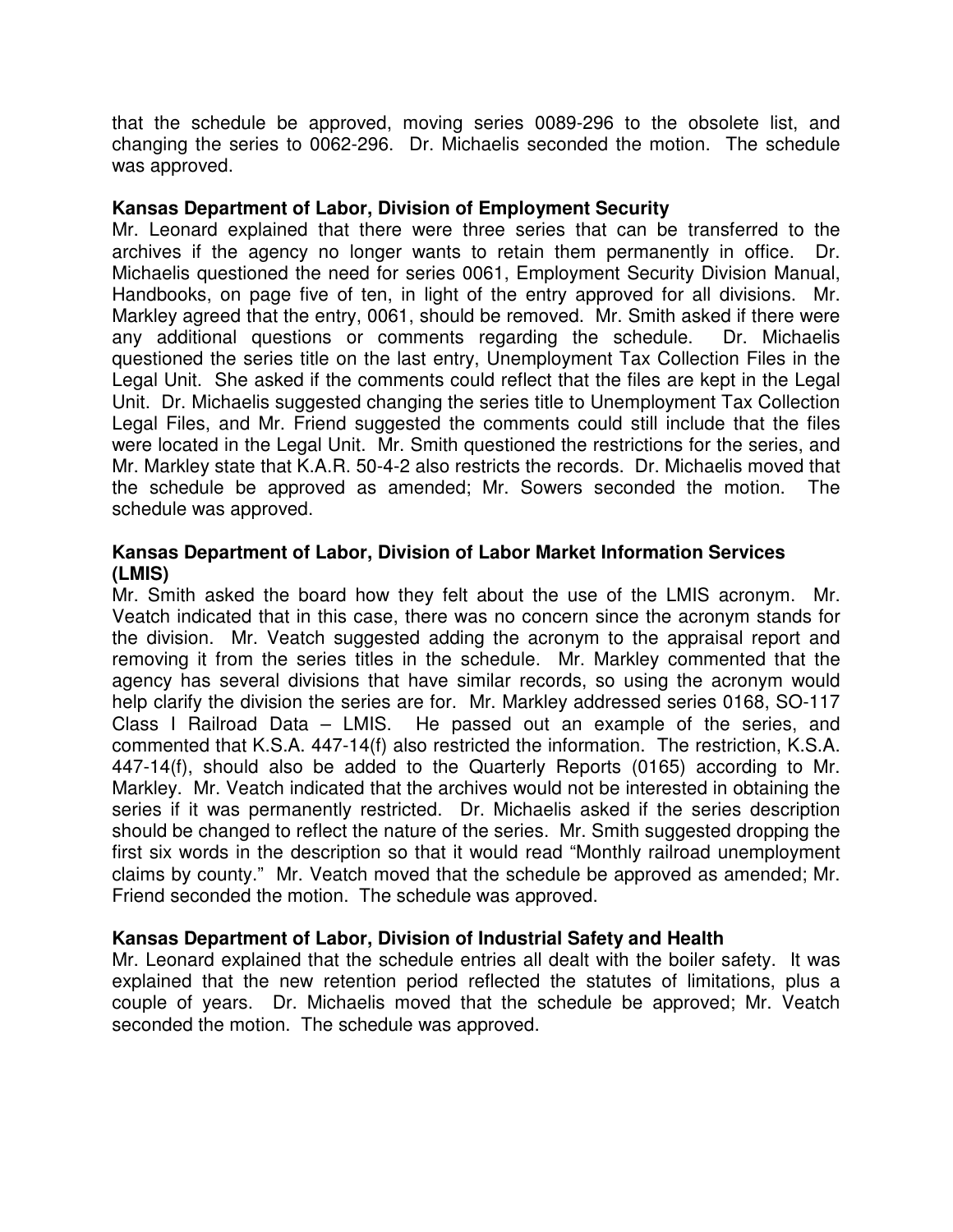## **Kansas Department of Labor, Fiscal Management**

Mr. Leonard explained that this was a change in disposition from shred to destroy. Mr. Veatch noted that year needed to be changed to years. Mr. Sowers moved that the schedule be approved as amended; Mr. Veatch seconded the motion. The schedule was approved.

## **Kansas Department of Labor, Employment Standards**

Mr. Leonard explained that this entry was also a change in disposition. Dr. Michaelis moved that the schedule be approved; Mr. Veatch seconded the motion. The schedule was approved.

## **Kansas Department of Labor, Obsolete or Superceded Series**.

Mr. Leonard explained that the list reflects that the series listed were no longer being kept, and the board did not need to take any action. Dr. Michaelis commented that the approved schedules reflected the completion of a long process.

## **General Schedule State Agencies**

Mr. Leonard reported that former KSHS staff member, Cynthia Laframboise had previously worked on this entry for state employee exit interviews. Mr. Leonard spoke with some one at the Division of Personnel Services who indicated the record was kept separate from employee personnel files by agencies. Mr. Veatch moved that the schedule be approved as submitted; Mr. Sowers seconded. The schedule was approved.

### **Annual Report**

Mr. Leonard indicated that the report had been added to KSPACe and was available to the public by looking under the Department of Administration and then the State Records Board. Mr. Leonard briefly explained KSPACe for Mr. Smith's benefit. Mr. Leonard asked to whom the report needed to be sent. Dr. Michaelis suggested a letter that summarized the activities of the board. It was decided that an email should be sent to the usual recipients and a paper letter to the members of the State Legislature. Mr. Veatch suggested including the data on the number of entries submitted for each agency. Mr. Friend indicated that including the data for all agencies in the letter. Mr. Sowers asked that the State Library receive two paper copies of the report. Mr. Leonard asked who should receive the email. Mr. Friend indicated that ITAB and the INK board should receive the email. Mr. Leonard asked if records officers and agency heads should also receive the letter or email. The board indicated that the records officers should receive the emails and that agency heads should receive the letter.

### **New Business**

Mr. Leonard commented that the dates listed are the regularly scheduled date. Mr. Sowers indicated that April 10 falls during the Kansas Library Association conference. Mr. Veatch indicated April 17 would fall during the MAC Conference. The meeting date for April was set for April 24. The July meeting date was approved. Mr. Leonard indicated that he would email the list of dates out to board members for review.